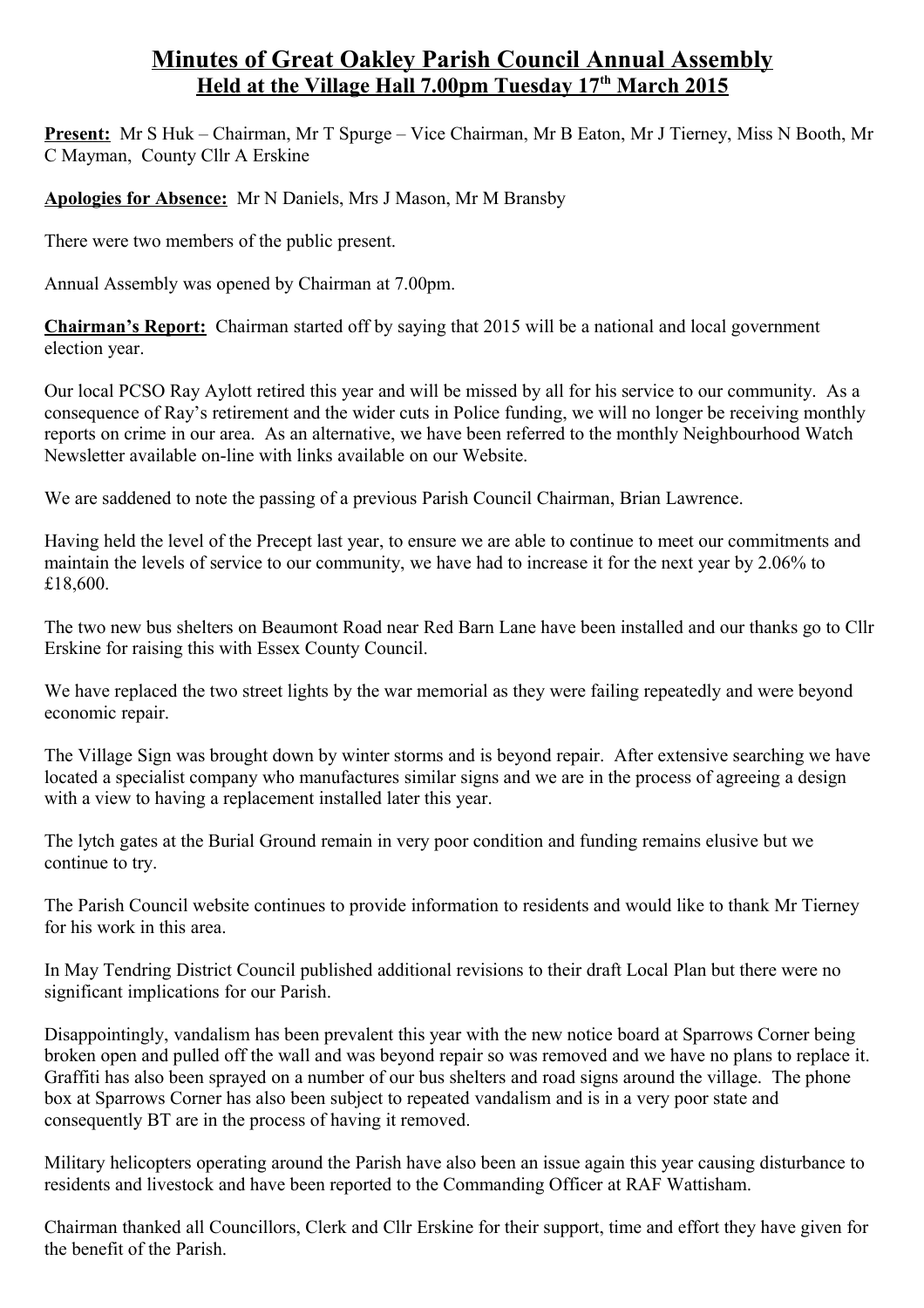**Public Transport Report:** Mr Brown reported that there were no changes to our service but time keeping remains an issue. With the old bus station shutting down we lost the local drivers with their local knowledge of the areas. Chairman thanked Mr Brown.

**Finance Report:** A preliminary report has been prepared and circulated, with no questions. This is available to view upon request.

**Highways:** The flooding at The Soils has reoccurred yet again this year and has once again been referred to Highways who are insisting the responsibility lies with the land-owners who have not maintained their ditches. ECC are pursuing the matter.

Parking at the school continues to be an issue but following last year's resurfacing, the zig zags have now finally been re-painted. A parking order is being progressed which will make the parking restrictions in this area legally enforceable and will hopefully improve the safety of our children in this area.

Despite the second mild winter in a row, numerous pot holes around the Parish continue to be an issue. Miss Booth reported that the pot holes in Queen Street and Back Lane have now been filled in.

New "Village Gates" have been installed at the Sparrows Corner end of the Village, but they have been located in a position that is causing some visibility issues to residents. We have contacted Highways to see if they can be relocated. Cllr Erskine has also requested ECC look into the location and size of them.

Fly tipping has occurred in the Parish with incidents at The Soils, Colchester Road, Stones Green, The Avenue and at the Burial Ground.

**Pre-School Report:** Oakey Dokeys provide sessional child care for children aged between 2 and 5 years old from Great and Little Oakley, Stones Green, Wix, Harwich and Dovercourt. There are currently 40 children registered and a waiting list for September. In recent years their continued "Outstanding" rating from Ofsted coupled with excellent provision for children with Special Educational Needs and Disabilities has seen as increase in the number of children with SEND. Whilst they receive some government funding towards extra staffing/resources to meet the needs of these children, they are currently focusing their fundraising efforts towards a sensory building which will enable them to have a separate area where one-to-one teaching could take place.

**Church Report:** Mr Tierney reported the departure of Reverend Francis Mason, our Community Priest since Summer 2013. All Saint's Church has seen another year filled with a wide range of activities with a service of worship held every Sunday with a regular pattern of Holy Communion services on first and third Sundays of each month. Services are listed on the inside cover of Coast to Coast. The Choir has been busy with the traditional Candlelight and Crib service at Christmas as well as the Christmas Market at Manningtree and supporting the Deanery choir at St Nicholas' Church in Harwich for the recording of the BBC Radio Essex Christmas Carol Service which was broadcast on Christmas Eve and Christmas Day.

**Village Hall Report:** Mr Thompson has reported to us that the long term plans for a New Village Hall are progressing as an integral part of the proposed housing development off Beaumont Road. He has consulted current Hall user groups and shown them preliminary details and hopes to be in a position to mount an exhibition in the Village Hall in April/May which will provide full details of his proposals.

Despite the progress towards a replacement Hall, the current Village Hall must be kept in a serviceable condition. Mrs Ling and others have done a fantastic job fundraising towards a new floor, raising in excess of £2,500. We have been successful in securing matched funding. Chairman thanked Mrs Ling and everyone who have been involved, for their fantastic efforts.

Un-authorised parking has been an issue this year and one particular resident has been requested several times to desist. It has been agreed that if the problem continues a lockable barrier will have to be installed to prevent access to the car park when the Hall is not in use.